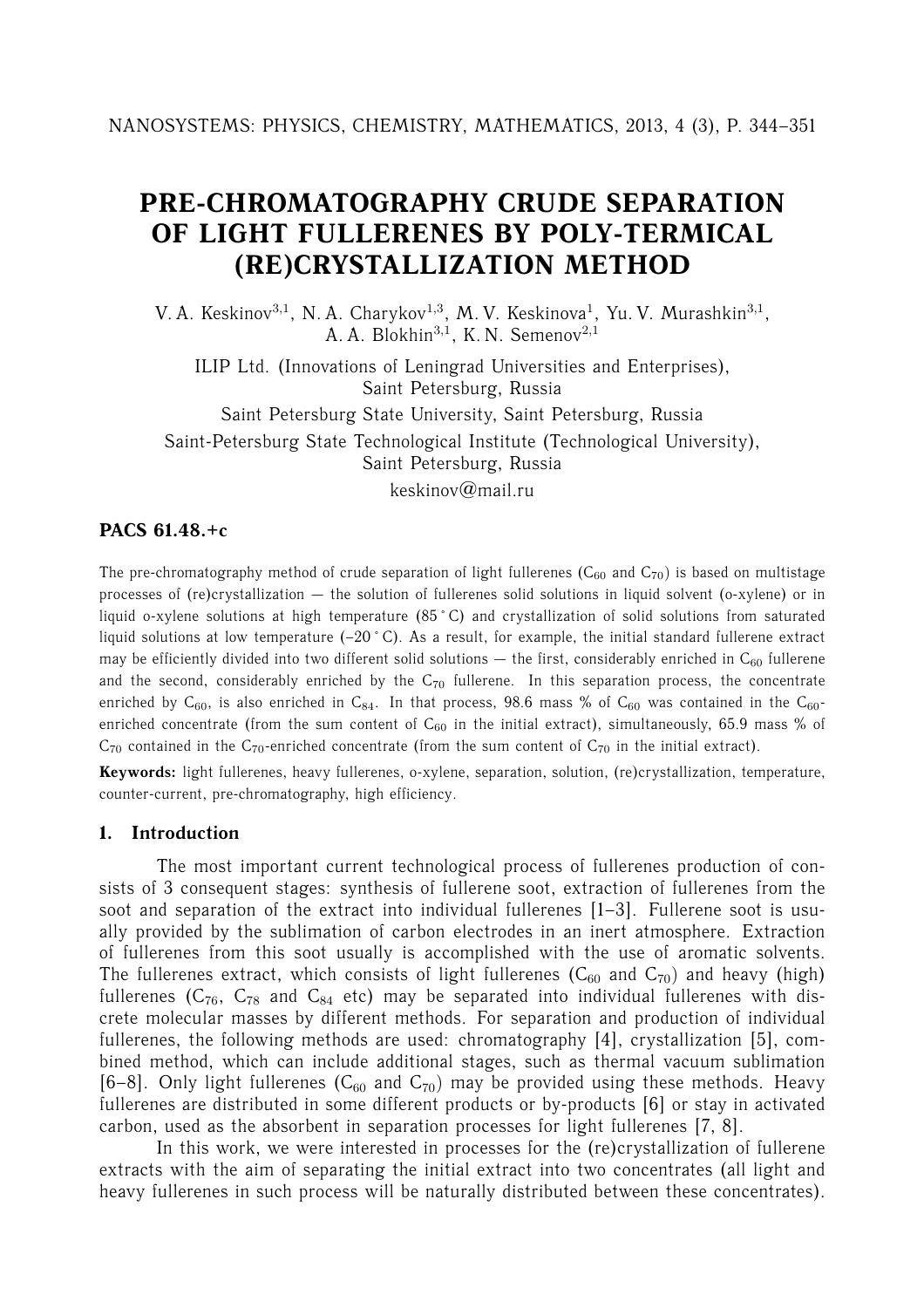

In the final processes of chromatographic separation and purification of concentrates, the latter may be provided with an efficiency considerably higher than in the initial processes of extract separation and purification [9]. In different patents and papers, the processes which were realized during the interaction of the fullerene extract (or fullerene mixture) with aromatic solvents, for example o-xylene, are named differently and the titles of the stages depend on the conditions and goals of the experiments: crystallization [5], fractional concentrating at 80 to 85 °C [6–8], fractional crystallization at –20 to –24 °C [8], (re)crystallization [10, 11] and polythermal (re)crystallization [11]. Phase processes, realized in such cases are the following:

— solution of fullerene solid solutions in aromatic solvent or unsaturated liquid solutions,

— crystallization fullerenes solid solutions from saturated liquid solutions.

#### **2. Experiment and results discussion**

The (re)crystallization processes of fullerene extracts are based on the different solubilities of light fullerenes ( $C_{60}$  and  $C_{70}$ ) in o-xylene at different temperatures [12–14]. An actual description of the processes for fullerene extract (re)crystallization was the investigation of solubility diagrams in ternary systems of  $C_{60}-C_{70}$  - o-xylene at 80°C and -20 ° C [15]. The dependence of individual fullerenes  $C_{60}$  and  $C_{70}$  solubilities in o-xylene on temperature is represented in Fig. 1 and Fig. 2, correspondingly [13].

The solubility of the individual fullerene C<sub>60</sub> in o-xylene at temperatures T∼28– 30 ˚ C crosses through the maximum, and further warming decreases the solubility. Simultaneously, the solubility of the individual fullerene  $C_{70}$  in o-xylene at the same experimental conditions monotonously increases along with temperature. The first experiments concerning the solubility of heavy fullerenes in o-xylene were made at 28 °C and 84 °C. It is well-known that the fullerene extract composition (when fullerene soot is provided by the method of carbon rods sublimation with the help of an electric arc in He-plasm) can vary widely, for example (in mass %): C<sub>60</sub>  $\sim$  55–88, C<sub>70</sub>  $\sim$  10–45, heavy fullerenes  $C_{n>70} > 1$  [16]. The fullerene extract used in these studies had the following composition: (in mass %):  $C_{60} \sim 73.3$ ,  $C_{70} \sim 24.9$ ,  $C_{76} \sim 0.90$ ,  $C_{78} \sim 0.26$ ,  $C_{84} \sim 0.64$ . The fullerene extract, representing a solid solution of fullerenes in each other, and o-xylene was magnetically stirred (at 28 °C, the time of saturation was 3 hours). Then, the temperature was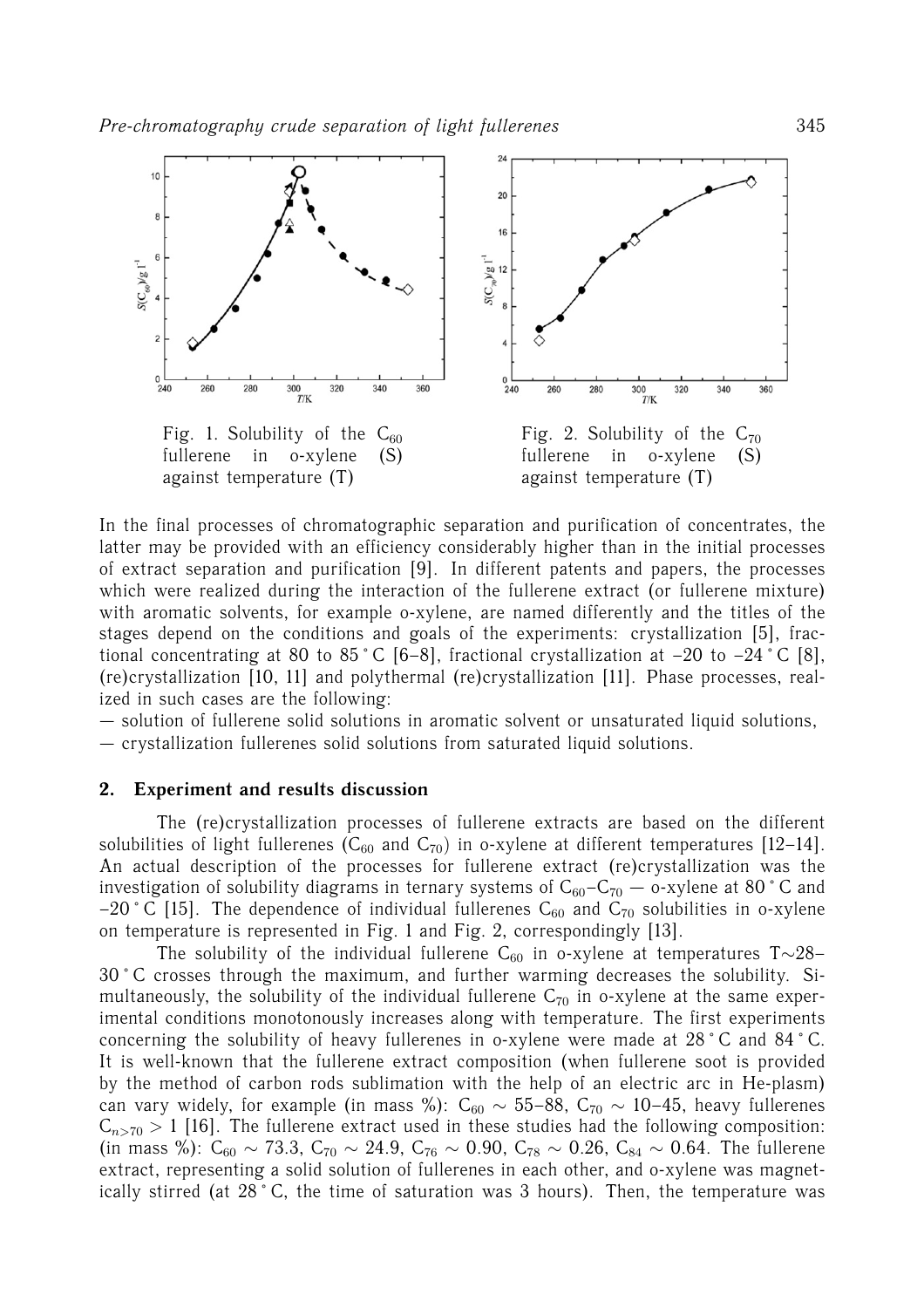increased to 84 ˚ C and mixing was continued for a longer period (for example 24 hours), during which the fullerene concentration in the solution was continuously monitored by express spectrophotometry. For more exact analysis of light fullerenes ( $C_{60}$  and  $C_{70}$ ) and heavy fullerenes content, HPLC analysis was used. Experiments were done at different combinations of quantitative characteristics of Liquid and Solid phases (L:S), where  $L - i$ s volume of o-xylene in ml,  $S - i$ s mass of fullerene extract in grams. In Table 1 the data are shown for the dynamics of the selective solution-extraction of light fullerenes from the initial fullerene extract at the temperatures T  $\sim 28$  °C and T  $\sim 84$  °C at L:S = 10 and  $L: S = 50$  ml/g.

|                         |    |                     | Extraction into liquid solution | Extraction into liquid solution |          |  |  |
|-------------------------|----|---------------------|---------------------------------|---------------------------------|----------|--|--|
| Time (min) $T^{\circ}C$ |    | at L:S = 10 ml/g, % |                                 | at L:S = 50 ml/g, %             |          |  |  |
|                         |    | $\mathrm{C}_{60}$   | $C_{70}$                        | $C_{60}$                        | $C_{70}$ |  |  |
| $\overline{30}$         | 28 | $\overline{21.3}$   | 37.3                            | 54.7                            | 81.8     |  |  |
| 60                      | 28 | $\overline{22.6}$   | 37.9                            | 56.9                            | 83.3     |  |  |
| 120                     | 28 | 22.5                | 38.5                            | 54.6                            | 77.0     |  |  |
| 180                     | 28 | 23.4                | 39.9                            | 54.2                            | 75.8     |  |  |
| 235                     | 84 | 8.4                 | 46.5                            | 52.5                            | 77.6     |  |  |
| 295                     | 84 | 7.9                 | 45.4                            | 54.7                            | 83.5     |  |  |
| 355                     | 84 | 9.6                 | 47.9                            | 53.8                            | 79.2     |  |  |

Table 1. Dynamics of the selective solution-extraction of light fullerenes from the initial fullerene extract at L:S = 10 and L:S =  $50 \text{ ml/g}$ 

In the first case, the fullerene extract was treated with o-xylene at 28 °C and L:S = 10 ml/g, into liquid solution were extracted not more than 25 mass % of  $C_{60}$  and 40 mass % of  $C_{70}$ , other light fullerenes remained in the solid state. During treatment of the heterogeneous system at 84 ˚ C, (re)crystallization of fullerene solid solutions was realized, the solid solution was enriched by  $C_{60}$  and liquid solution was enriched by  $C_{70}$ . In the second case, the fullerene extract was treated with o-xylene at 28 °C and L:S = 50 ml/g, one can get a more concentrated liquid solution of  $C_{60}$  and  $C_{70}$ , but (re)crystallization, unfortunately, practically did not occur. According to literature data, the high temperature (re)crystallization of fullerenes in o-xylene is done, using the following conditions — at L:S = 30 g/g [5], L:S = (11±1) ml/g [8]. In Table 2, data are represented concerning the change of the fullerene (including heavy fullerenes) liquid soutions' compositions in the treatment of the fullerene extract with o-xylene at L:S = 10 ml/g.

According to the results of the experiment one can conclude the following: during (re)crystallization at 84 °C, the liquid solution is enriched by the fullerene  $C_{70}$  (light) and  $C_{76}$ ,  $C_{78}$  (heavy), and simultaneously, the solid solution is enriched by the fullerene  $C_{60}$  (light) and  $C_{84}$  (heavy). On the basis of previous experimental data, the method for crude high-efficiency pre-chromatography separation of fullerenes was developed. As a result of these methods, the initial fullerene extract was separated into two fullerenes extracts basically and unequivocally enriched by light fullerenes  $C_{60}$  and  $C_{70}$ , but also differently enriched by various heavy fullerenes. The main processes in these methods are: high temperature (re)crystallization (further high temperature process  $-$  HTP), low temperature (re)crystallization (further low temperature process — LTP). The high temperature process was developed in stages by mixing for 60–120 min at 70 to 90 ˚ C, while the low temperature process utilized stirring for  $10-30$  hours at  $-25$  to  $-15$  °C. Separation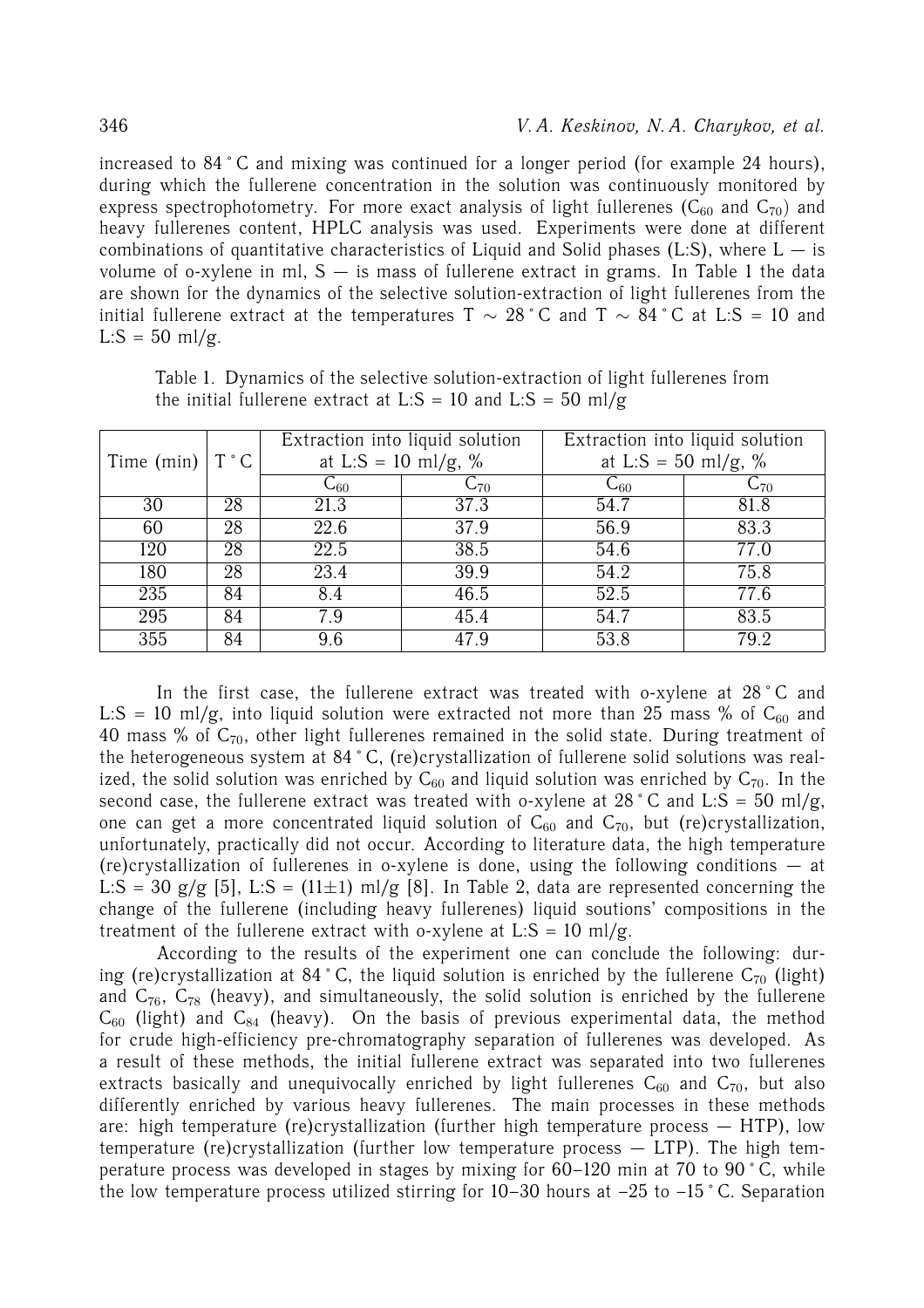|       | $T \degree C$ | Concentration in liquid solution |            | Mass fraction of fullerene in the |                 |                   |                   |                                     |                             |                   |                     |  |  |
|-------|---------------|----------------------------------|------------|-----------------------------------|-----------------|-------------------|-------------------|-------------------------------------|-----------------------------|-------------------|---------------------|--|--|
| Time  |               |                                  | (mg/liter) |                                   |                 |                   |                   |                                     | relation to sum mass of all |                   |                     |  |  |
| (min) |               |                                  |            |                                   |                 |                   |                   | fullerenes in solution (mass $\%$ ) |                             |                   |                     |  |  |
|       |               | $C_{60}$                         | $C_{70}$   | $C_{76}$                          | $C_{78}$        | $\mathrm{C}_{84}$ | $\mathrm{C}_{60}$ | $C_{70}$                            | $\mathsf{C}_{76}$           | $\mathsf{C}_{78}$ | $\text{\rm C}_{84}$ |  |  |
| 30    | 28            | 15628                            | 9281       | 256                               | 56              | 87                | 61.8              | 36.7                                | 1.00                        | 0.20              | 0.30                |  |  |
| 60    | 28            | 16546                            | 9436       | 221                               | 78              | 147               | 62.6              | 35.7                                | 0.84                        | 0.30              | 0.56                |  |  |
| 120   | 28            | 16457                            | 9596       | 213                               | 74              | 164               | 62.1              | 36.2                                | 0.80                        | 0.28              | 0.62                |  |  |
| 180   | 28            | 17179                            | 9923       | 202                               | 34              | 152               | 62.5              | 36.1                                | 0.73                        | 0.12              | 0.55                |  |  |
| 235   | 84            | 6118                             | 11570      | 150                               | 44              | 28                | 34.2              | 64.6                                | 0.8                         | 0.25              | 0.15                |  |  |
| 295   | 84            | 5763                             | 11306      | 149                               | 44              | 25                | 33.3              | 65.4                                | 0.9                         | 0.25              | 0.15                |  |  |
| 355   | 84            | 7025                             | 11925      | 49                                | $\overline{58}$ | 22                | 36.6              | 62.2                                | 0.8                         | 0.3               | 0.1                 |  |  |

of liquid and solid fullerene solutions in HTP was effected by filtration at the temperature of HTP, however, for separation in LTP simple decantation was used. The multistage process of fullerene separation was accomplished by producing concentrates, enriched by  $C_{60}$ , and enriched by  $C_{70}$  at each stage of the whole process. The movement of fullerene liquid solutions formed in LTP, countercurrent to the direction of the movement of solid solutions formed in HTP, was organized also. In the first stage of HTP, was pure solvent  $-$  o-xylene was used. In subsequent stages of HTP, the solid fullerene extract was mixed with the liquid fullerene solution from the previous stage of HTP. If such scheme of technological process is realized, one does not need any additional intermediate products, and all fullerenes are distributed between the two concentrates. Correction of the o-xylene volume used in the case of the change of the initial fullerene extract composition or in the case of technical losses was developed mainly in the last stage of HTP. Fig.3 shows the scheme of the n-stage of the fullerene separation process with 2-stage HTP, while in Fig. 4, the scheme of n-stage of the fullerene separation process with 3-stage HTP is depicted.

The following example highlights the data concerning the realization of the nstage of fullerene separation with the production of the concentrate, enriched by the light fullerenes  $C_{60}$  and  $C_{70}$ . For analysis of fullerene-containing phases we used chromatography — HPLC (Shimadzu LC-20 with spectrophotometric detection at 300 and 315 nm).

The composition of the initial extract was slightly different from the previous one: (in mass %):  $C_{60} \sim 73.5$ ,  $C_{70} \sim 22.8$ ,  $C_{76} \sim 1.09$ ,  $C_{78} \sim 0.37$ ,  $C_{84} \sim 1.83$  (some "oxides" of fullerene C<sub>60</sub> were also determined — C<sub>60</sub>O ~ 1.07, C<sub>60</sub>O<sub>2</sub> ~ 0.16. There was no information, concerning the "oxides" of the second light fullerene  $C_{70}O_n$  or "semi-oxides" of light fullerenes  $(C_{60})_2O$  and  $(C_{70})_2O$ , because the content of the last ones in initial fullerene extract was comparatively low ( $\leqslant$  0.03 mass %). The first HTP stage was the mixing of 100 g of the initial fullerene extract in the returned from the second HTP stage previous (n–1)-stage solution at 85 ˚ C over 90 min. The volume of the returned solution was 1000 ml. After filtration, we got solid fullerene product enriched by  $C_{60}$  and a liquid fullerene solution which was then subjected to LTP. LTP was performed for 20 hours at  $-20$  ° C. After decantation, we obtained the C<sub>70</sub>-enriched concentrate and a solution, which was then used in the second HTP stage. The second HTP stage was performed with mixing of solid fullerene product after the first HTP stage and the liquid fullerene solution after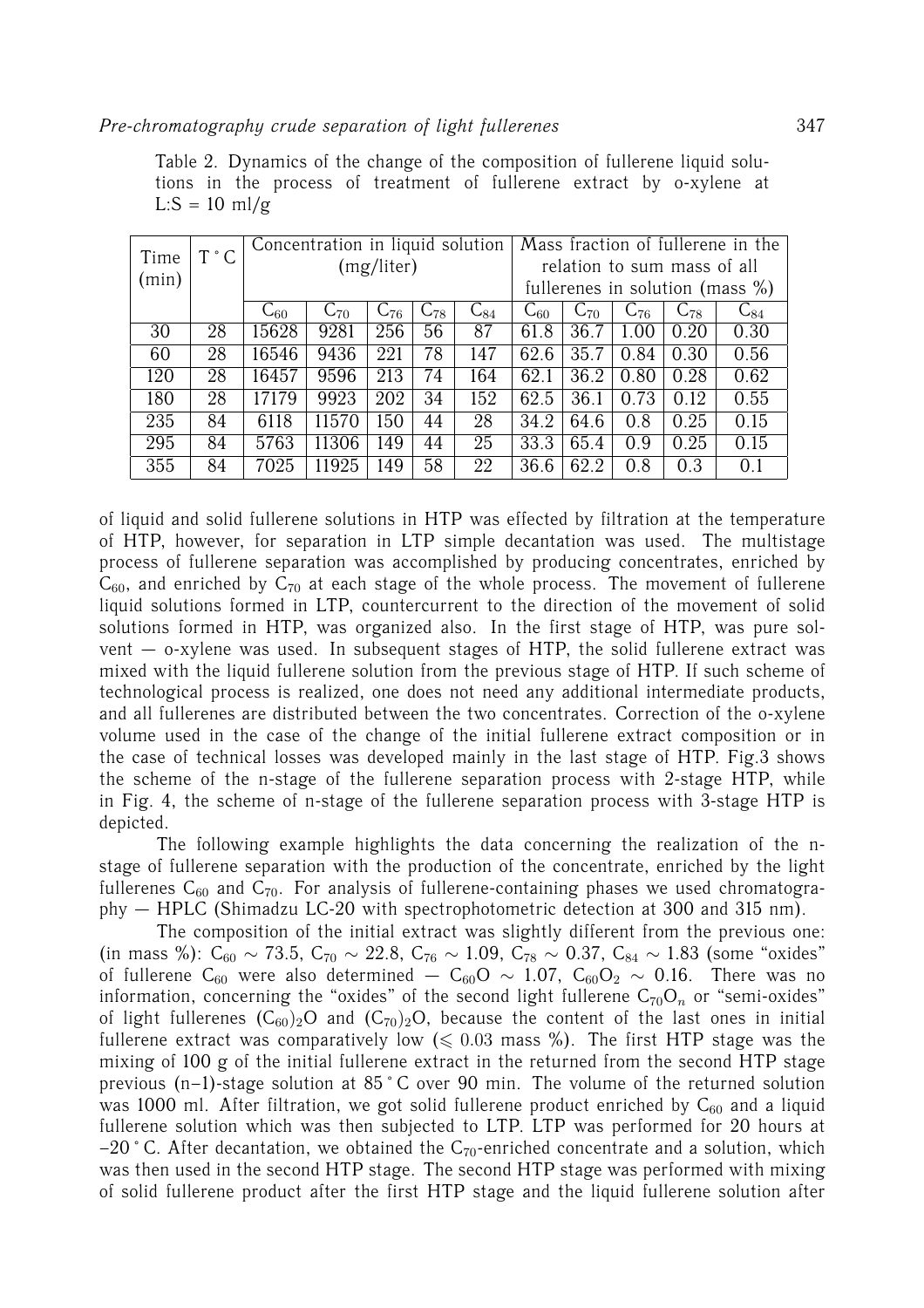

Fig. 3. Scheme of n-stage of the process of fullerene separation with 2-stage HTP



Fig. 4. Scheme of n-stage of the process of fullerene separation with 3-stage HTP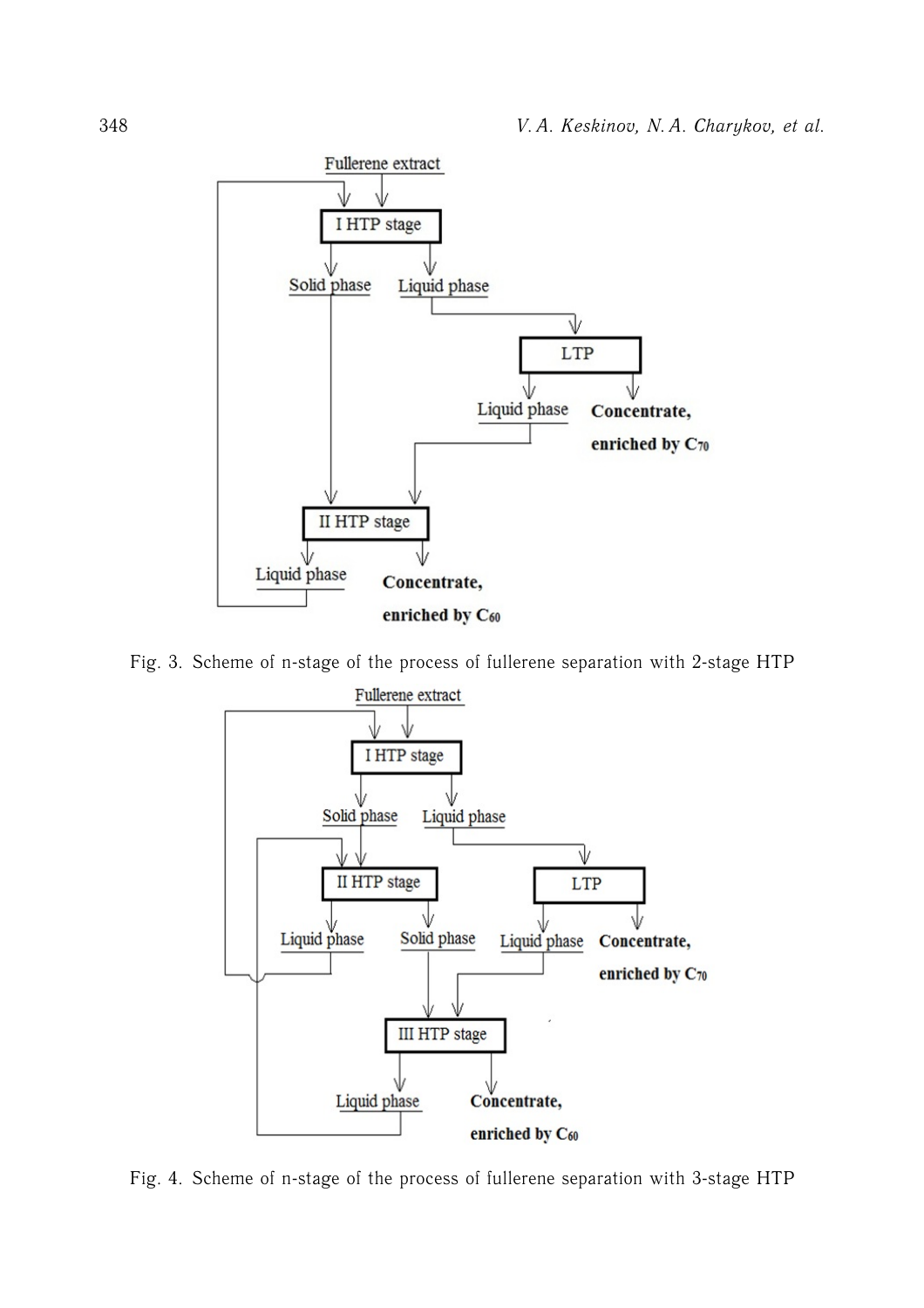LTP again at 85 °C over 90 min. After filtration, we obtained the  $C_{60}$ -enriched concentrate and the solution which was given for the first HTP stage of the next  $(n+1)$ -stage. So, as a result of the n-stage separation process, we were afforded two concentrates: a  $C_{70}$ enriched concentrate, consisting of 84.2 mass.%  $C_{70}$ , 5.6 mass.%  $C_{60}$  and enriched by heavy fullerenes in comparison with the initial fullerene extract and a  $C_{60}$ -enriched concentrate, consisting of 9.4 mass.%  $C_{70}$ , 88.3 mass.%  $C_{60}$ , while the heavy fullerenes content in it was considerably lower than the previous concentrate. Characteristics of fullerene products in n-stage of process of fullerene separation are represented in Tables 3–5.

|                                   | Fullerenes content in products (mass.%) |               |          |          |                |           |                               |  |
|-----------------------------------|-----------------------------------------|---------------|----------|----------|----------------|-----------|-------------------------------|--|
| Name of product                   | 660                                     | $C_{70}$      | $C_{76}$ | $C_{78}$ | $C_{84}$       | $C_{60}O$ | $\mathsf{C}_{60}\mathsf{O}_2$ |  |
| Initial fullerene extract         |                                         | 73.52   22.76 | 1.09     | 0.37     |                |           |                               |  |
| Solid fullerene product           | 79.4                                    | 17.4          | 0.8      | 0.3      |                | 10        | ()                            |  |
| after the first HTP stage         |                                         |               |          |          |                |           |                               |  |
| Concentrate, enriched by $C_{60}$ | 88.3                                    | 9.4           | 0.1      | 02       | 1 <sub>0</sub> | 09        | $()$ 1                        |  |
| Concentrate, enriched by $C_{70}$ | 5.6                                     | 84 2          | 5.4      | 13       | 13             | 1.8       | ()4                           |  |

Table 3. Characteristics of fullerene solid products in n-stage of process of fullerene separation

Table 4. Characteristics of fullerene liquid solutions in n-stage of process of fullerene separation

| Name of product                    |                  | Individual fullerenes concentrations |  |               |     |                                                        |             |  |
|------------------------------------|------------------|--------------------------------------|--|---------------|-----|--------------------------------------------------------|-------------|--|
|                                    |                  | in the sum fullerene mass (mass.%)   |  |               |     |                                                        |             |  |
|                                    | $\cup$ 60 $\cup$ |                                      |  |               |     | $C_{70}$   $C_{76}$   $C_{78}$   $C_{84}$   $C_{60}$ O | $C_{60}O_2$ |  |
| Returned solution                  |                  | $\overline{36.1}$ 56.7   3.4   0.9   |  |               | 0.8 | 19                                                     |             |  |
| Solution after the first HTP stage |                  | $17.4$ 74.0                          |  | $4.4$   1.0   | 1.0 | 1.8                                                    |             |  |
| Solution after LTP                 |                  | 38.8 l<br>58.2                       |  | $0.6 \pm 0.2$ | 0.1 | 1 Q                                                    |             |  |

In this process, as mentioned above, in HTP, the  $C_{60}$ -enriched concentrate is also enriched by  $C_{84}$ . In our separation process, 98.6 mass %  $C_{60}$  was contained in that concentrate(from the sum content of  $C_{60}$  in the initial extract), simultaneously, 65.9 mass %  $C_{70}$  was contained in the  $C_{70}$ -enriched concentrate (from the sum content of  $C_{70}$  in the initial extract). "Oxides" of  $C_{60}$  were mainly isolated in the  $C_{70}$ -enriched concentrate, which is natural, since the specific electronic configuration of the last one, for example has both higher asymmetry and electric polarizability than  $C_{60}$ . The solutions after both HTP stages, after removing from the (re)crystallization system the  $C_{60}$ -enriched concentrate, naturally contained less  $C_{60}$  than the initial fullerene extract and enriched by  $C_{70}$  and heavy fullerenes. The solutions after the LTP, after removing from the (re)crystallization system the  $C_{70}$ -enriched concentrate, naturally contained less  $C_{70}$  than initial fullerene extract and was enriched by  $C_{60}$  but not by heavy fullerenes. The two-stage (re)crystallization process for producing the  $C_{60}$ -enriched concentrate, with the returning of counter-current liquid fullerene solutions, permitted us to get a concentrate, considerably more enriched by  $C_{60}$ than was obtained for a one-stage (re)crystallization process. We could also considerably increase the mass of  $C_{70}$  obtained in the  $C_{70}$ -enriched concentrate. One can easily understand that, using the (re)crystallization method of fullerene pre-chromatography crude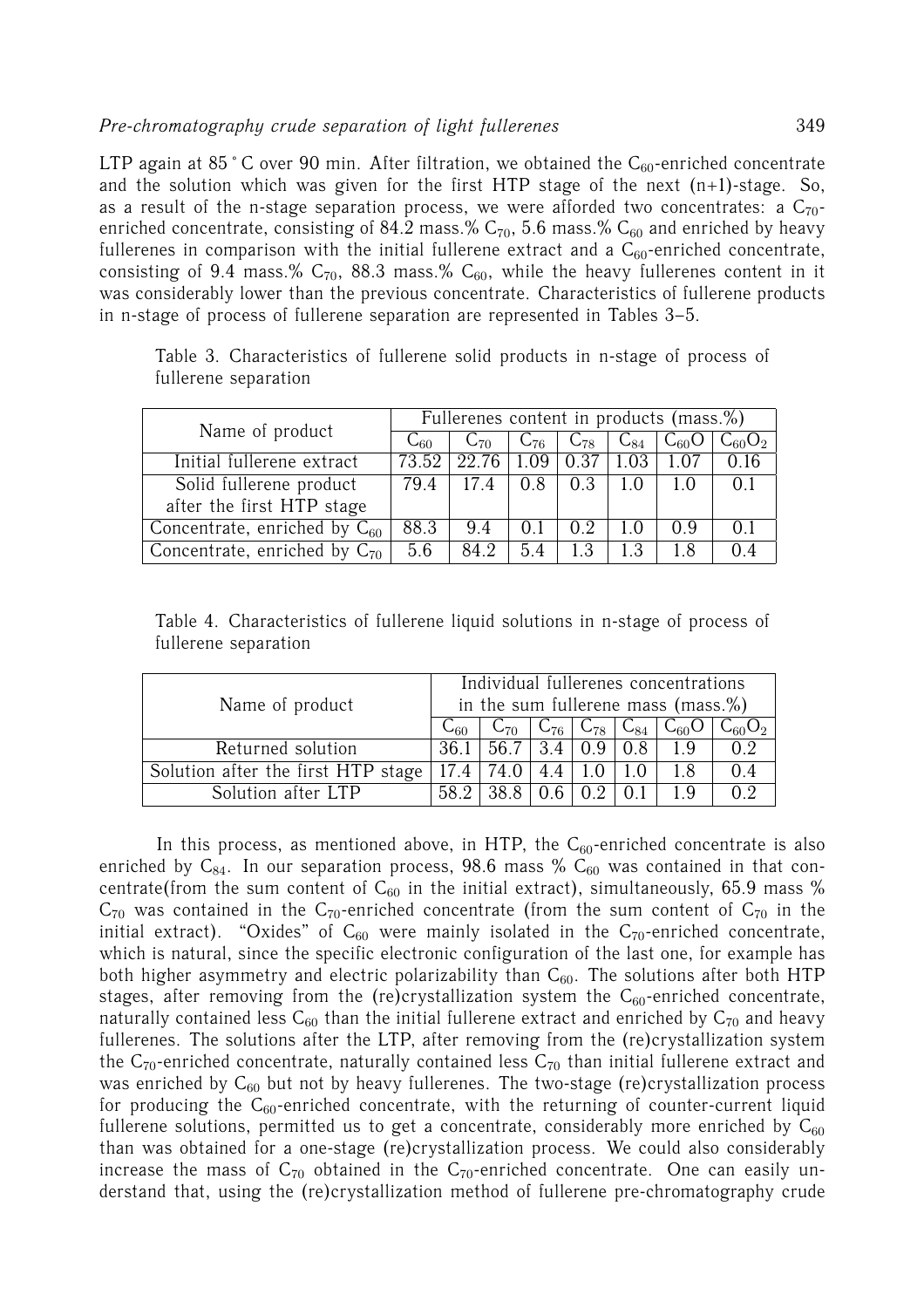|                                         | Concentrate,         | Concentrate,         |  |  |
|-----------------------------------------|----------------------|----------------------|--|--|
| Characteristics                         | enriched by $C_{60}$ | enriched by $C_{70}$ |  |  |
| Content of $C_{60}$ (mg)                | 72520                | 1000                 |  |  |
| Content of $C_{70}$ (mg)                | 7760                 | 15000                |  |  |
| Content of $C_{76}$ (mg)                | 120                  | 970                  |  |  |
| Content of $C_{78}$ (mg)                | 139                  | 231                  |  |  |
| Content of $C_{84}$ (mg)                | 796                  | 234                  |  |  |
| Content of $_{60}$ (mg)                 | 750                  | 320                  |  |  |
| Content of $_{602}$ (mg)                | 90                   | 70                   |  |  |
| Mass (mg)                               | 82175                | 17825                |  |  |
| Distribution of $\bar{C}_{60}$ (mass.%) | 98.6                 | 1.4                  |  |  |
| Distribution of $_{70}$ (mass.%)        | 34.1                 | 65.9                 |  |  |
| Distribution of $_{76}$ (mass.%)        | 11.0                 | 89.0                 |  |  |
| Distribution of $_{78}$ (mass.%)        | 37.6                 | 62.4                 |  |  |
| Distribution of $_{84}$ (mass.%)        | 77.3                 | 22.7                 |  |  |

Table 5. Calculated characteristics of concentrates, got in the n-stage of fullerene separation

fullerene separationdescribed above, we may produce fullerene concentrates with compositions, considerably varying from the above-described example. The factors, which can rule such (re)crystallization process are the following: composition of the initial fullerene extract, phases masses – L:S, temperature of HTP, temperature of LTP etc. Changing of other factors, such as time of HTP or LTP, regimes of mixing or saturation, to our opinion, make the process a-equilibrium, non-static and thus, not easily controlled.

# **3. Conclusion**

We have elaborated an original, highly efficienct method of pre-chromatography crude separation of light fullerenes  $(C_{60}$  and  $C_{70}$ ), based on the multistage processes of (re)crystallization — the solution of fullerenes solid solutions in liquid solvent (o-xylene) or in liquid o-xylene solutions and the crystallization of solid solutions from saturated liquid solutions. The process is developed in a poly-thermal regime in the temperature ranges from  $-20$  °C to  $85$  °C. As a result, the initial fullerene extract (solid solution) may be efficiently divided into two different solid solutions — the first considerably enriched by fullerene  $C_{60}$  and the second considerably enriched by fullerene  $C_{70}$ . Heavy fullerenes –  $C_{76}$ ,  $C_{78}$ ,  $C_{84}$  ... are distributed between these solid solutions.

#### **Acknowledgement**

The work was supported by Russian Found of Fundamental Researches — RFFI (Project No¯ 09-03-00350—a).

## **References**

- [1] Sidorov L. N., Yurovskaya M. A. , et al. *Fullerenes*. Ekzamen, Moscow, 688 pp. (2005).
- [2] Charykov N. A., Zuev V. V., Kuznetsova E. A. High-efficiency complex for fullerenes production. *Petersburg Electronics Journal*, **4**, P. 16–31 (2007).
- [3] Ermilov N. N., Charykov N. A., et al. Nanotechnology from theory to practical application. *Journal of Innovations* (rus.), **12**, P. 79–83 (2007).